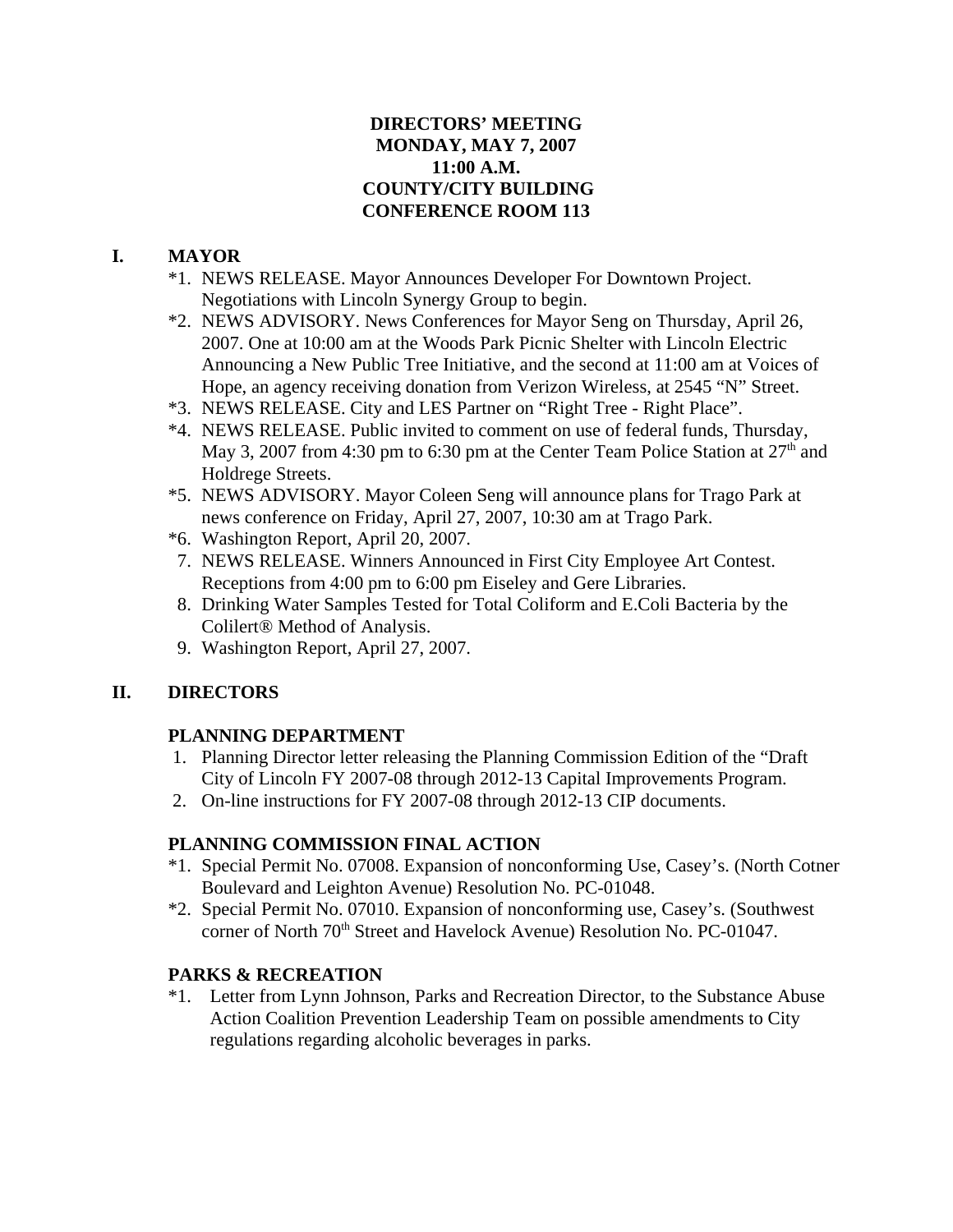## **PUBLIC WORKS & UTILITIES**

- \*1. ADVISORY. Water Main Project #700276. Sumner Street;  $27<sup>th</sup>$  Jefferson.
- \*2. ADVISORY. Storm Sewer Project #702191.
- \*2b. Map for Storm Sewer Project #70291.
- 3. ADVISORY. Sanitary Sewer Force Main Project to Start. EO #78975.
- 3b. Map for Project EO #78975.

### **WEED CONTROL AUTHORITY**

1. Combined Weed Program for City of Lincoln, April 2007 Monthly Report.

## **III. CITY CLERK**

## **IV. COUNCIL REQUESTS/CORRESPONDENCE**

- 1. Letter to Jerry Irwin, Foxy Lady, from City Prosecutor John McQuinn, and previous correspondence regarding the Smoking Regulation Act.
- 2. Letter from Mayor Coleen Seng to Beth Thacker, Mayor's Pedestrian/Bicycle Advisory Committee, with copy of amendment.

## **ROBIN ESCHLIMAN**

- 1. Request to Don Herz, Finance Director RE: Keno Funds (Eschliman RFI#7 -04/03/07) **- SEE RESPONSE FROM DON HERZ, CITY FINANCE DIRECTOR ON ESCHLIMAN RFI#7.**
- 1.b. Follow up Questions to Don Herz, Finance Director, on RFI#7.  **SEE RESPONSE FROM DON HERZ, CITY FINANCE DIRECTOR ON FOLLOW UP QUESTIONS TO ESCHLIMAN RFI#7.**
- 2. Email from Drew Stange, NAIFMA Realty, on proposed ordinance regarding vacant buildings.
- 3. Email from David Schmidt, Concorde Management & Development, Inc., on proposed ordinance regarding vacant buildings.
- 4. Email from John Watson, Century Sales & Management Company, on proposed ordinance regarding vacant buildings.
- 5. Email from Monte Froehlich, Comprehensive Real Estate Solutions, on proposed ordinance regarding vacant buildings.

## **ANNETTE McROY**

1. Request to Mike Merwick, Building & Safety Director/Michaela Hansen, Public Works & Utilities-Impact Fee Administrator - RE: Property at 543 Lamont (McRoy RFI#178 - 04/27/07) **- SEE RESPONSE FROM MIKE MERWICK, BUILDING AND SAFETY DEPARTMENT DIRECTOR ON MCROY RFI#178.**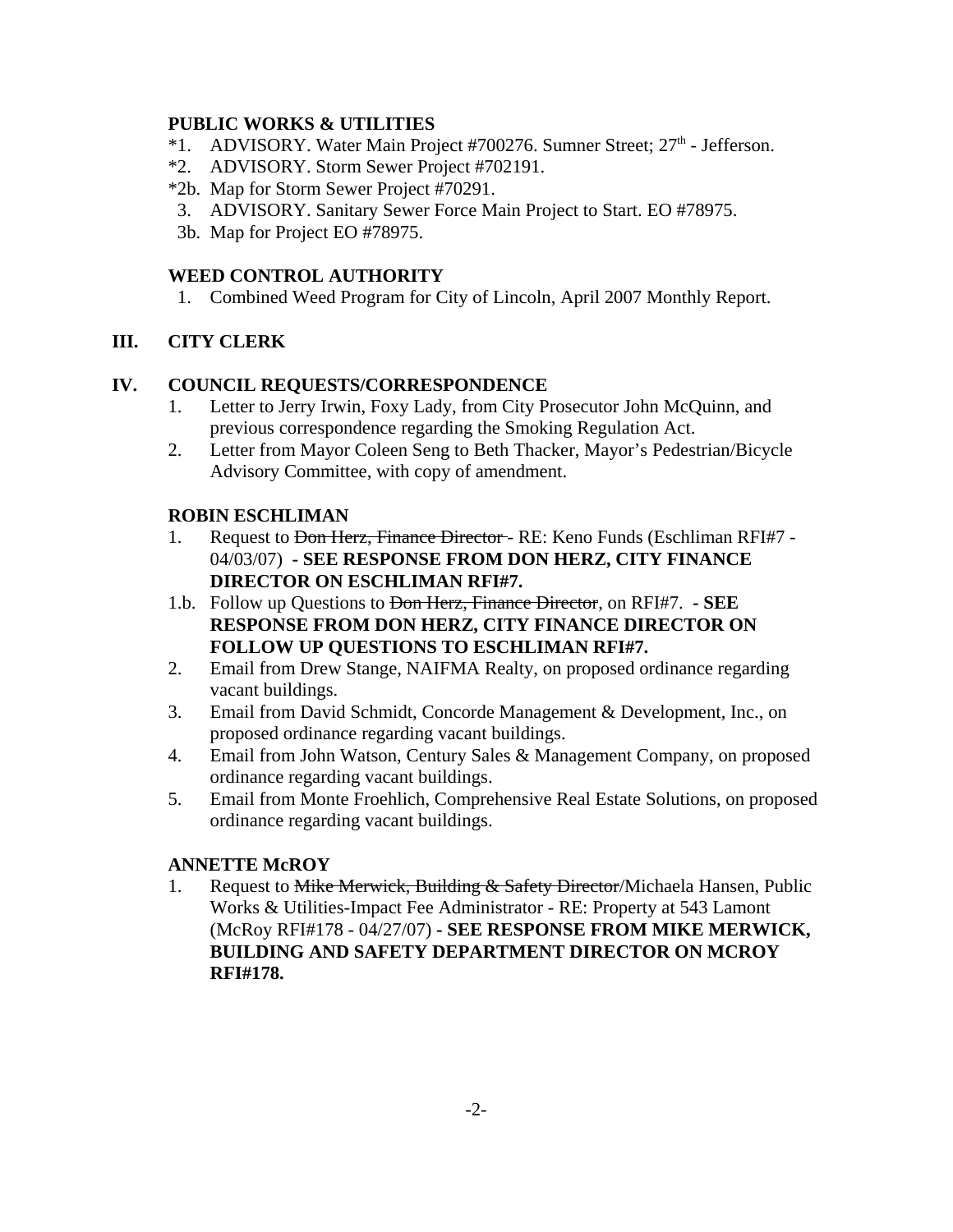## **PATTE NEWMAN**

1. Response to City Landfill questions from request of April 17, 2007 with attachment of constituent email.

## **V. MISCELLANEOUS**

- \*1. Email from Carol B. Sanford interactive website promoting Nebraska Motorplex unveiled.
- \*2. Email from Neb Economis, Shannon McGovern, text amendments.
- \*3. Email from Shannon McGovern, motor sports locations consultant.
- \*3b. Email attachment from Shannon McGovern. Riverside Motorsports Park single site evaluation and preliminary incentive assessment final report.
- \*4. Email from Lisa Wheeler. Neighborhood dogs not being leashed or in an enclosed yard.

### **MISCELLANEOUS RECEIVED WEEK OF 05/07/07**

- 1. Email from Shannon McGovern. Supporter of proposed drag race track, moving Lincoln forward.
- 2a. Email from Drag Tech. Nebraska getting national publicity with web site listed.
- 2b. Zimmerman named to Nebraska Auto Racing Hall of Fame article.

## **VI. ADJOURNMENT**

# **\*HELD OVER FROM APRIL 30, 2007.**

W:\FILES\CITYCOUN\WP\da050707.wpd/mmm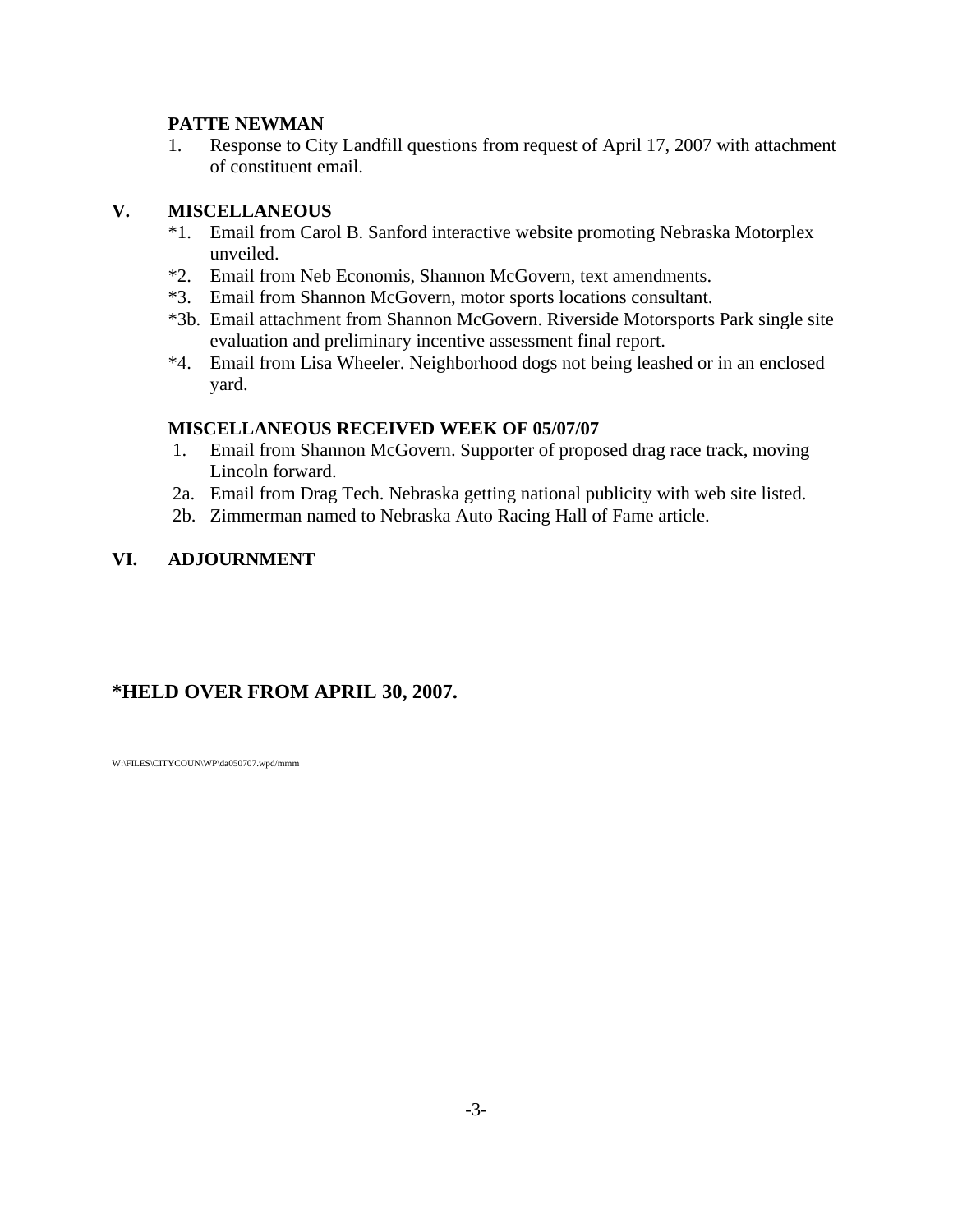## **DIRECTORS' MEETING MINUTES MONDAY, MAY 7, 2007 11:00 A.M. COUNTY/CITY BUILDING CONFERENCE ROOM 113**

**Council Members Present:** Dan Marvin, Vice-Chair; Annette McRoy, Ken Svoboda, Jon Camp**,** Jonathan Cook, Robin Eschliman

**Council Member Absent:** Patte Newman, Chair

**Others Present:** Mayor Coleen Seng, Mark Bowen, Ann Harrell, Lin Quenzer, Darl Naumann, Mayor's Office; City Clerk Joan Ross; Dana Roper, City Attorney; Directors and Department Heads; John Spatz, Doug Emery, Newly Elected City Council Members; Tammy Grammer, City Council Staff; Deena Winter, Lincoln Journal Star Representative; and Coby Mach, LIBA.

Meeting convened at 11:02 a.m.

Location Announcement of the Nebraska Open Meetings Act: A Copy of the Nebraska Open Meetings Act is Located on the Wall at the Rear of this Room.

### **I. MAYOR -**

Mayor Coleen Seng introduced the two newly elected Council members that are visiting and observing today, Doug Emery and John Spatz. Everyone welcomed them.

She suspects all of them are concerned about Salt Creek and Antelope Creek. Diane Gonzolas has a picture on her camera that she would probably like to pass around so they can see it. Ms. Gonzolas noted that was yesterday and passed the camera around to Council. Mayor Seng commented there was a lot of telephone calls during the night on Saturday night.

Mayor Seng called on Directors. Ann Harrell introduced her friend Benton Whaley. He's a sophomore at Southeast High School and he is interested in civil service and so he is job shadowing her today for his career education class.

Karl Fredrickson (Public Works & Utilities Director) stated just to provide some information, we are going to look at trying to improve some traffic flow on Highway 2 through town. Moved that out a little head of their planned schedule but the Nebraska Trucking Association put it in their monthly letter a little head of time. They're proposing to do is shift trucks by signage to the right lane as they come through town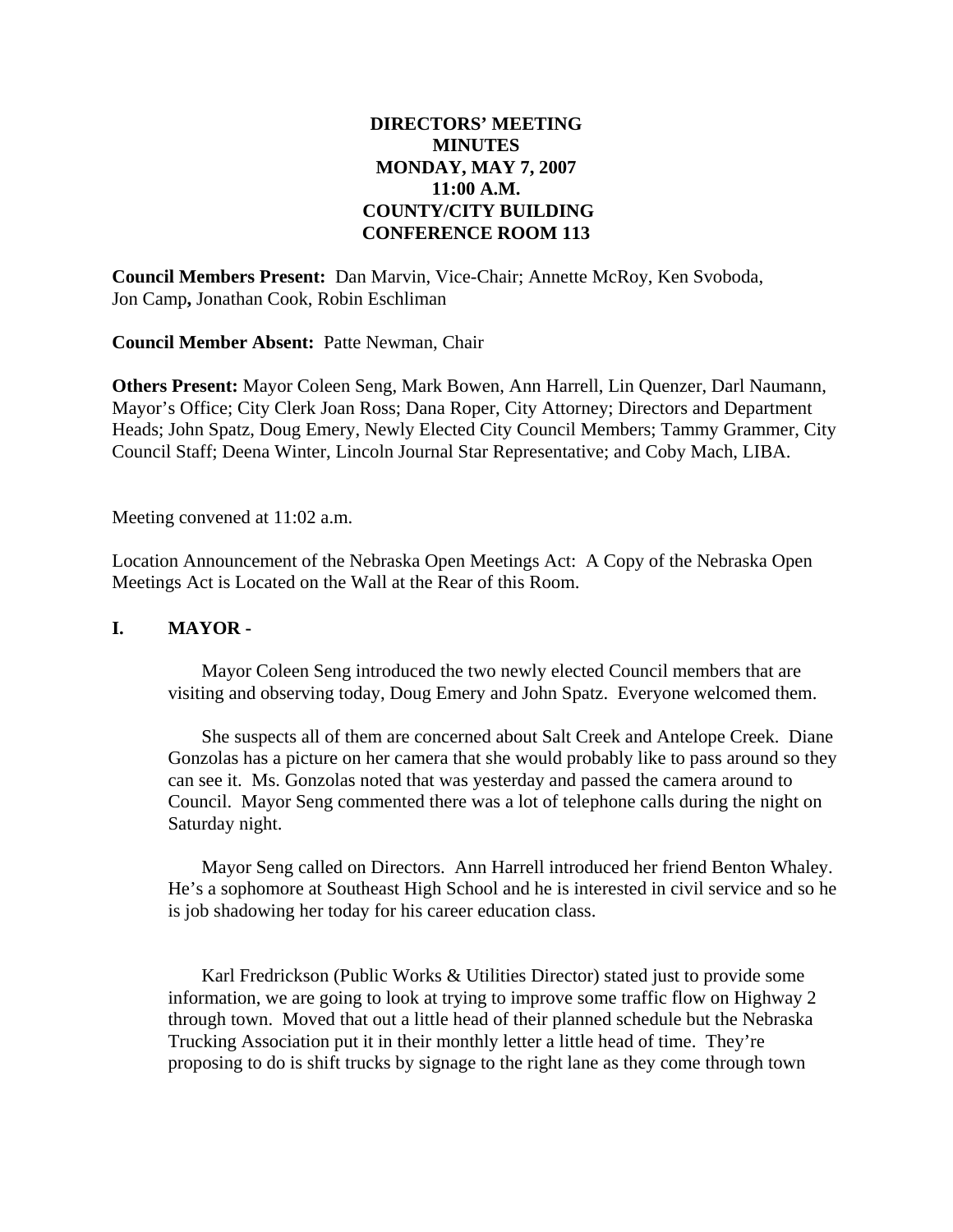west bound Hwy 2 and would be allowed at Southwood to merge back to the left and make the left turn on Van Dorn Street. Hopefully to improve some traffic flows with only two or more semis lining both lanes so they slow down. So, probably next week is the soonest they start getting the signage up, they still have to make those but trying to improve traffic flow on Hwy 2. Mr. Svoboda asked if it's a request or recommendation or an ordinance will a driver be ticketed if they don't comply? Mr. Fredrickson replied they will be required, it will be a black and white regulatory sign so the trucks use right lane. They will have message boards up to get going and to educate but yes it will be regulatory.

Fire Chief Dan Wright reported as about 10:40 a.m. this morning they received official notification to be activated to Greensburg, Kansas with their USAR Team. So, they're in the process of doing that right now and sending the Task Force One Team down there, it's an 80 member team that will go down and help with the search efforts in that area. This is a funded program that will require FEMA resource.

He's happy to report that last year we had 29 cardiac saves, we're getting ready for EMS Week which is May  $20<sup>th</sup>$  through May  $26<sup>th</sup>$  and 29 saves those are people that have been clinically dead and brought back to life through the efforts of pre-hospital and hospital care. This is huge for us and we are very proud of our employees.

They're working on their "Phoenix Awards". They thought it was going to be May 23<sup>rd</sup>, however, they just learned this morning of a conflict with a Federal exercise with the 911 Center. So, when they get the date they will share let them know.

They probably heard they had a rescue alarm yesterday where we helped a young man out of the creek at  $48<sup>th</sup>$  & Garland. He got to close and got down in the water, he couldn't get up the bank because it was kind of slippery because of where he was at this is pretty serious stuff.

They had a flood this weekend in the basement of Station 14 down where the back up 911 Center and the Training Division is located. A little bit in the Training Division but mainly in the storage areas. They're not quite sure but it appears the water backed up through the sanitary sewer. They're working with Public Works and the Health Department now to give us an assessment on mold and they had 46 inches of water going into the building. So, they're working on working through those issues now.

Police Chief Casady stated party houses are something you hear from citizens about quite a bit and he will just pass this around to see what the trend is and the arrests that they're making relating to party houses.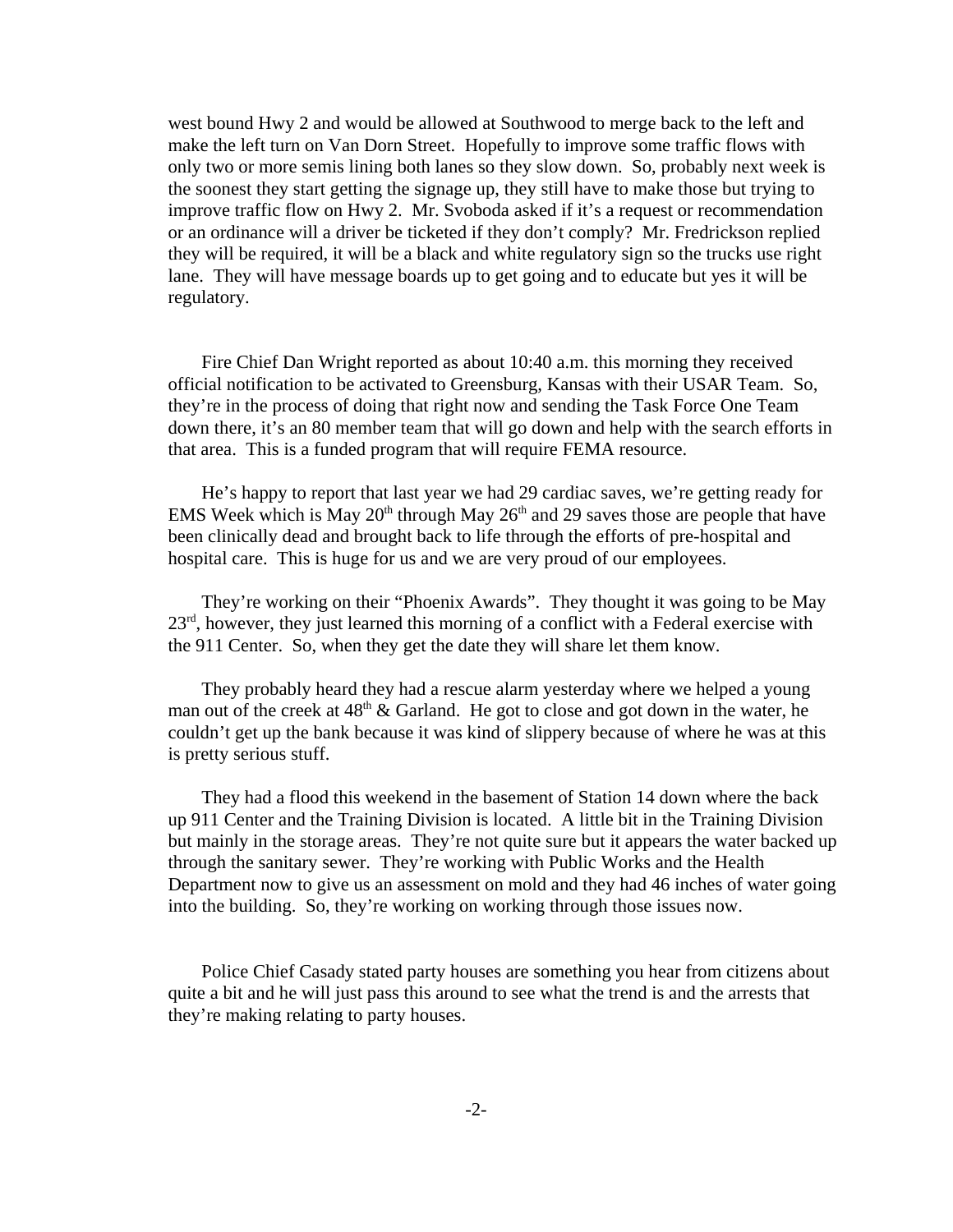Last week the Mayor's Office was busy complying with clean your files week and it inspired him to do the same thing and he ran across something that he thinks citizens talked to them a lot about too. It's about how the worst drivers in the world live in Lincoln but AllState Insurance does a little thing they put out the past couple of years on their claims ratings and Lincoln was ranked the 22nd safest city of the 197 cities that they analyzed claims.

They had their first AED (automated external defibrillator) success over the weekend. About 9:30 p.m. on Saturday night there was a medical emergency dispatched to rural Lancaster County a couple miles south of the City. The dispatcher got on the radio asking for any unit with an AED, the Sheriff's office does not have AED' s, but one of his officers Rusty Lashley who works on the Southeast Team area had his AED with him and he responded and saved a life of a 13-year old girl. They've got 10 of those total the Police Department does, and they would like to have more. He thinks this might be a real nice example for citizens who are wondering what to do with their donation dollars to think about the AED Consortium which provided those for us. Mr. Camp commented since they have 10 AED's are they kept in the vehicle or are they rotated per shift vehicle. Chief Casady stated they go with the officer in the vehicle so the AED's stay in the car.

- \*1. NEWS RELEASE RE: Mayor Announces Developer For Downtown Project-Negotiations with Lincoln Synergy Group to begin. — NO COMMENTS
- \*2. NEWS ADVISORY RE: News Conferences for Mayor Seng on Thursday, April 26, 2007. One at 10:00 am at the Woods Park Picnic Shelter with Lincoln Electric Announcing a New Public Tree Initiative, and the second at 11:00 am at Voices of Hope, an agency receiving donation from Verizon Wireless, at 2545 "N" Street. — NO COMMENTS
- \*3. NEWS RELEASE RE: City and LES Partner on "Right Tree Right Place". NO COMMENTS
- \*4. NEWS RELEASE RE: Public invited to comment on use of federal funds, Thursday, May 3, 2007 from 4:30 pm to 6:30 pm at the Center Team Police Station at  $27<sup>th</sup>$  and Holdrege Streets. — NO COMMENTS
- \*5. NEWS ADVISORY RE: Mayor Coleen Seng will announce plans for Trago Park at news conference on Friday, April 27, 2007, 10:30 am at Trago Park. — NO **COMMENTS**
- \*6. Washington Report, April 20, 2007. NO COMMENTS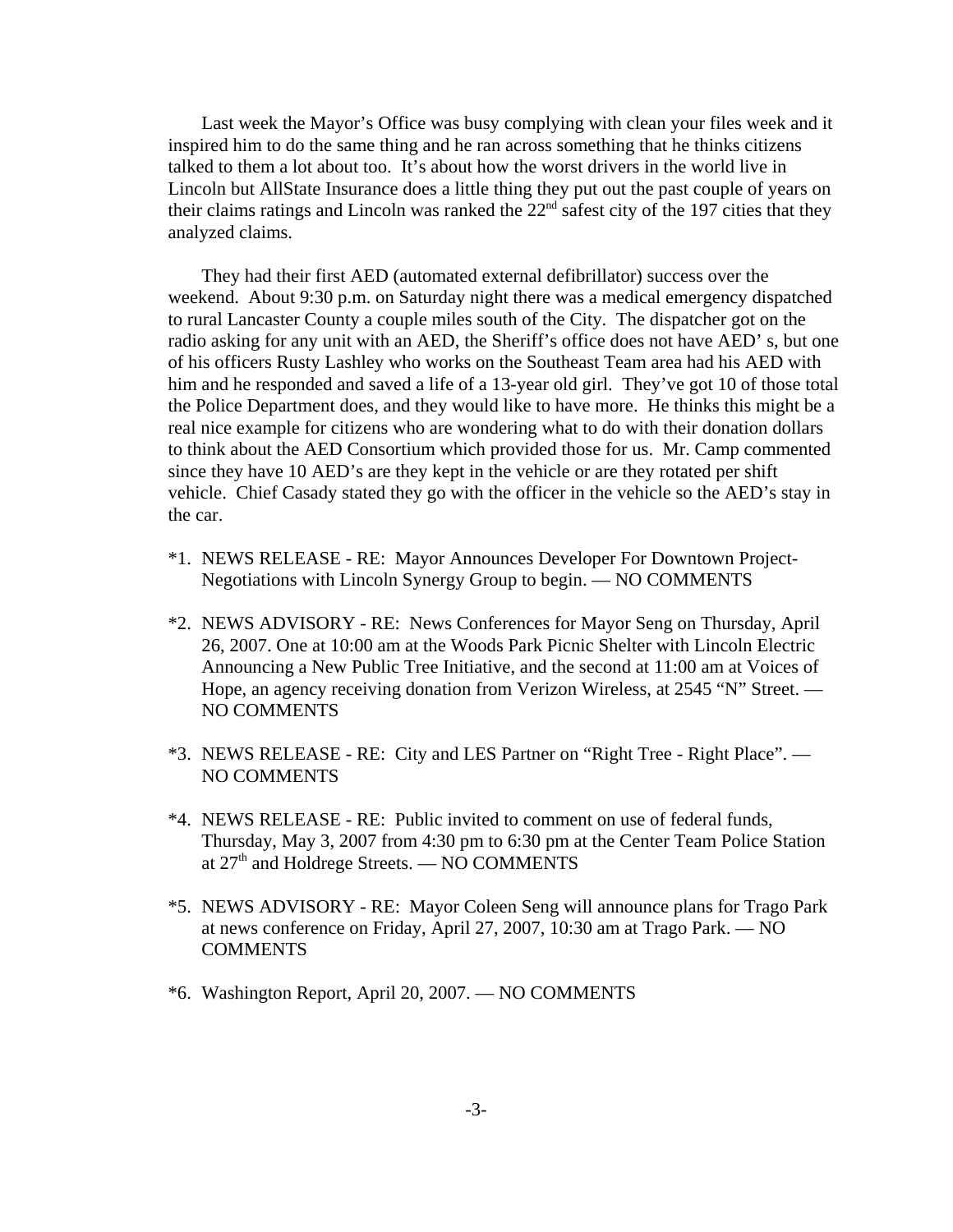- 7. NEWS RELEASE RE: Winners Announced in First City Employee Art Contest-Receptions from 4:00 pm to 6:00 pm Eiseley and Gere Libraries. — NO COMMENTS
- 8. Drinking Water Samples Tested for Total Coliform and E.Coli Bacteria by the Colilert® Method of Analysis. — NO COMMENTS
- 9. Washington Report, April 27, 2007. NO COMMENTS

## **II. DIRECTORS** -

## **PLANNING**

- 1. Planning Director letter releasing the Planning Commission Edition of the "Draft City of Lincoln FY 2007-08 through 2012-13 Capital Improvements Program. — NO COMMENTS
- 2. On-line instructions for FY 2007-08 through 2012-13 CIP documents. NO **COMMENTS**

## **PLANNING COMMISSION FINAL ACTION** .....

- \*1. Special Permit #07008 Expansion of nonconforming Use, Casey's (North Cotner Boulevard and Leighton Avenue) Resolution No. PC-01048. — NO COMMENTS
- \*2. Special Permit #07010 Expansion of nonconforming use, Casey's (Southwest corner of North  $70<sup>th</sup>$  Street and Havelock Avenue) Resolution No. PC-01047. — NO COMMENTS

## **PARKS & RECREATION**

\*1. Letter from Lynn Johnson to the Substance Abuse Action Coalition Prevention Leadership Team on possible amendments to City regulations regarding alcoholic beverages in parks. — NO COMMENTS

### **PUBLIC WORKS & UTILITIES**

- \*1. ADVISORY RE: Water Main Project #700276 Sumner Street; 27<sup>th</sup> Jefferson. — NO COMMENTS
- \*2. ADVISORY RE: Storm Sewer Project #702191. NO COMMENTS
- \*2b. Map for Storm Sewer Project #70291. NO COMMENTS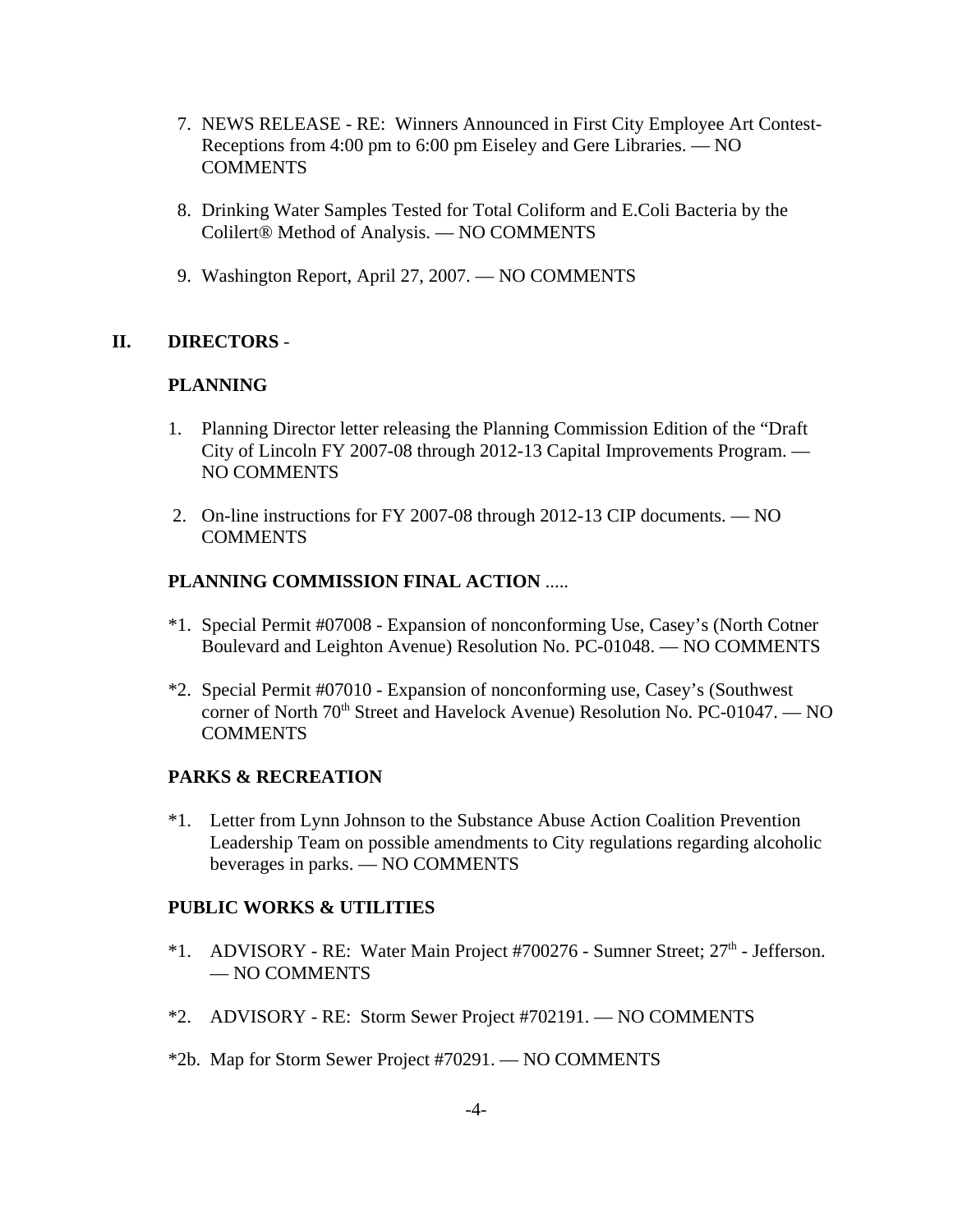- 3. ADVISORY RE: Sanitary Sewer Force Main Project to Start EO #78975. NO COMMENTS
- 3b. Map for Project EO #78975. NO COMMENTS

#### **WEED CONTROL AUTHORITY**

 1. Combined Weed Program for City of Lincoln, April 2007 Monthly Report. — NO COMMENTS

#### **III. CITY CLERK -**

City Clerk Joan Ross stated on their Agenda today the Mayor's Award of Excellence.

Under 'Public Hearing-Liquor Resolutions' Items 2 & 3 will be called together. *[#2, Application of 55 Degrees, Inc. dba Bread & Cup for a Class I liquor license at 801 S Street.; and #3, Manager application of Kevin W. Shinn for 55 Degrees, Inc. dba Bread & Cup at 801 S Street.]* 

On Item 5, Barney Cosner will be at the meeting and he intends to withdraw this application. Mr. Cosner will be there to explain why he is withdrawing and that he will come forward with something smaller but with more than one location still for the event coming up in June. *[#5, Application of Nebraska State Board of Agriculture for a special designated license covering a triangular area measuring approximately 2,145 feet by 600 feet at 1800 State Fair Park Drive on June 22, 2007 from 2:00 p.m. to 12:00 a.m., June 23, 2007 from 9:00 a.m. to 12:00 a.m., and on June 24, 2007 from 12:00 p.m. to 6:00 p.m.]* 

#### **IV. COUNCIL REQUESTS/CORRESPONDENCE** -

- 1. Letter to Jerry Irwin, Foxy Lady, from City Prosecutor John McQuinn, and previous correspondence - RE: The Smoking Regulation Act. — NO COMMENTS
- 2. Letter from Mayor Coleen Seng to Beth Thacker, Mayor's Pedestrian/Bicycle Advisory Committee, with copy of amendment. — NO COMMENTS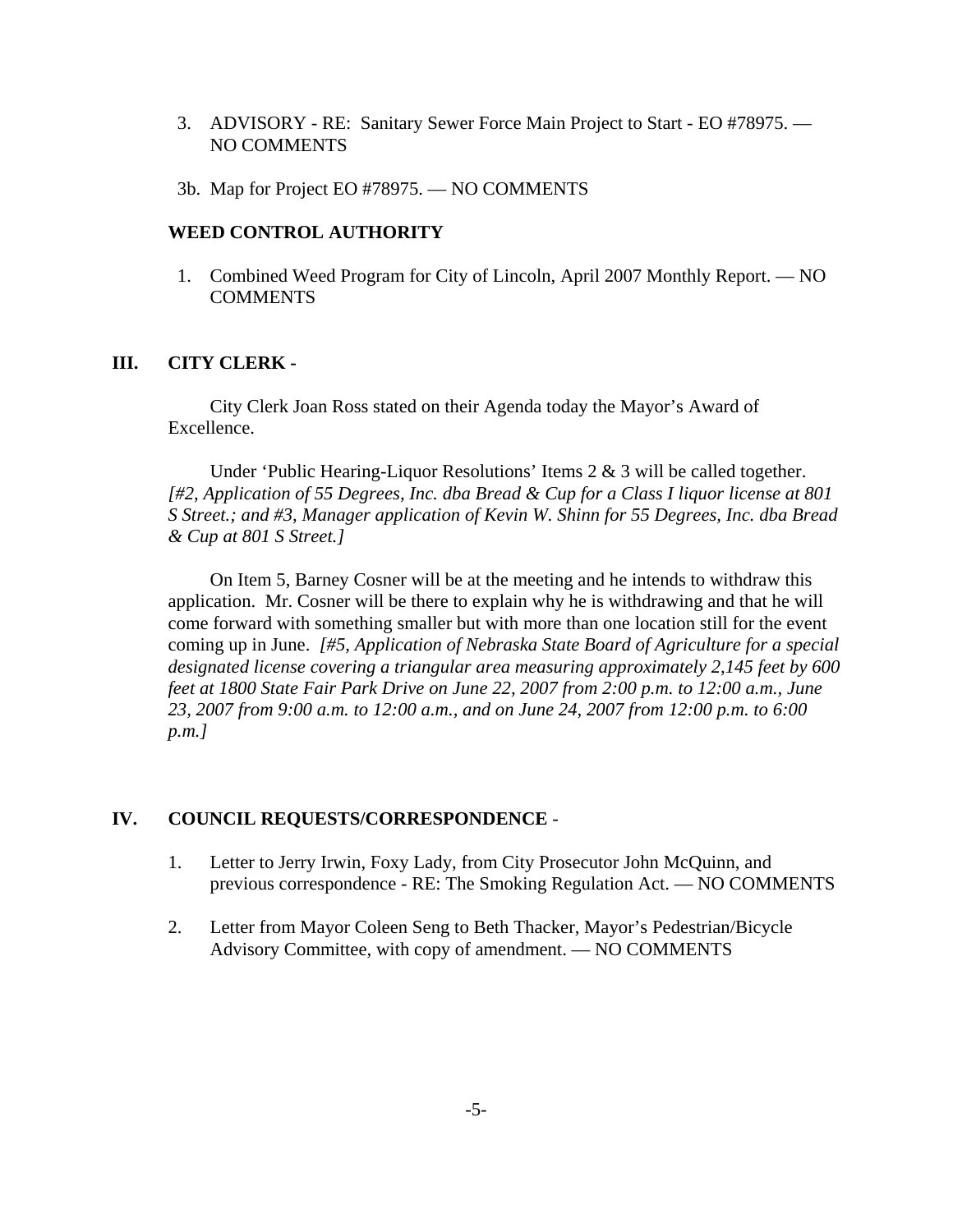#### **JON CAMP -**

Mr. Camp stated to Karl Fredrickson there's a railroad crossing down about  $2<sup>nd</sup>$  or  $3<sup>rd</sup>$  and South Street and he thinks Roger Figard is aware of that and he was thinking it was going to be repaired. But, he had a call this morning from the constituent that it still has not been repaired and it needs quite a bit of work. He thinks it is the railroads responsibility.

Mr. Camp commented granted he knows they had a lot of flooding this weekend and he received a call Saturday morning promptly from a citizen about mud coming from construction site and his street. Nicole Fleck-Tooze (Public Works & Utilities) stated to Mr. Camp that he can for their concerns to them and they can check into it. They are responding to all kinds of complaints from construction sites and depending on where it was in town. So, they're trying to assess where they're at and get things back in place and clean up where necessary but ultimately the property owners responsible for responding in some way. Mr. Camp stated to Ms. Tooze that he will get that information to her.

## **JONATHAN COOK -**

Mr. Cook noted on Item 8 that he will be asking to place this item on pending for continue public hearing and action. *[#8, 07-73, Amending Title 20 of the Lincoln Municipal Code, the Building Code, by adding a new Chapter 20.02, entitled Neglected Building Registration, to require registration of neglected, deteriorated and/or abandoned buildings, to require the filing of plans for restoration or demolition of abandoned buildings, and to establish penalties for violations thereof.]* 

#### **ROBIN ESCHLIMAN -** NO COMMENTS

- 1. Request to <del>Don Herz, Finance Director</del> RE: Keno Funds (Eschliman RFI#7 -04/03/07) **- 1.) SEE RESPONSE FROM DON HERZ, CITY FINANCE DIRECTOR ON ESCHLIMAN RFI#7.** — NO COMMENTS
- 1.b. Follow up Questions to Don Herz, Finance Director, on RFI#7. **1.) SEE RESPONSE FROM DON HERZ, CITY FINANCE DIRECTOR ON FOLLOW UP QUESTIONS TO ESCHLIMAN RFI#7. —** NO COMMENTS
- 2. Email from Drew Stange, NAIFMA Realty, on proposed ordinance regarding vacant buildings. — NO COMMENTS
- 3. Email from David Schmidt, Concorde Management & Development, Inc., on proposed ordinance regarding vacant buildings. — NO COMMENTS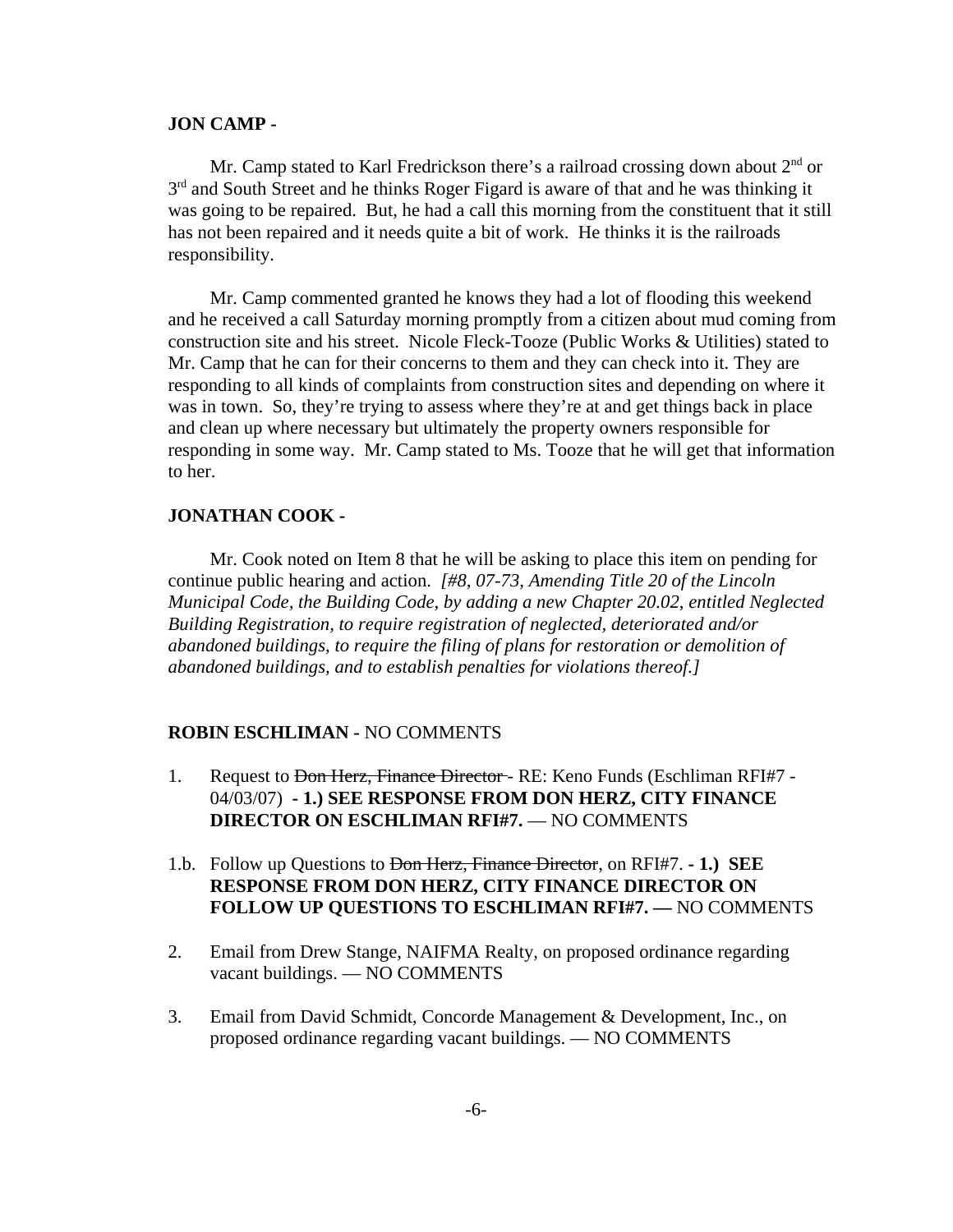- 4. Email from John Watson, Century Sales & Management Company, on proposed ordinance regarding vacant buildings. — NO COMMENTS
- 5. Email from Monte Froehlich, Comprehensive Real Estate Solutions, on proposed ordinance regarding vacant buildings. — NO COMMENTS

### **ANNETTE McROY -** NO COMMENTS

1. Request to Mike Merwick, Building & Safety Director/Michaela Hansen, Public Works & Utilities-Impact Fee Administrator - RE: Property at 543 Lamont (McRoy RFI#178 - 04/27/07) **- 1.) SEE RESPONSE FROM MIKE MERWICK, BUILDING AND SAFETY DEPARTMENT DIRECTOR ON MCROY RFI#178. —** NO COMMENTS

## **KEN SVOBODA -** NO COMMENTS

## **PATTE NEWMAN** - ABSENT

1. Response to City Landfill questions from request of April 17, 2007 with attachment of constituent email. — NO COMMENTS

## **DAN MARVIN -** NO COMMENTS

### **V. MISCELLANEOUS -**

- \*1. Email from Carol B. Sanford RE: Interactive website promoting Nebraska Motorplex unveiled. — NO COMMENTS
- \*2. Email from Neb Economis, Shannon McGovern RE: Text amendments. NO **COMMENTS**
- \*3. Email from Shannon McGovern RE: Motorsports locations consultant. NO **COMMENTS**
- \*3b. Email attachment from Shannon McGovern RE: Riverside Motorsports Park single site evaluation and preliminary incentive assessment final report. — NO COMMENTS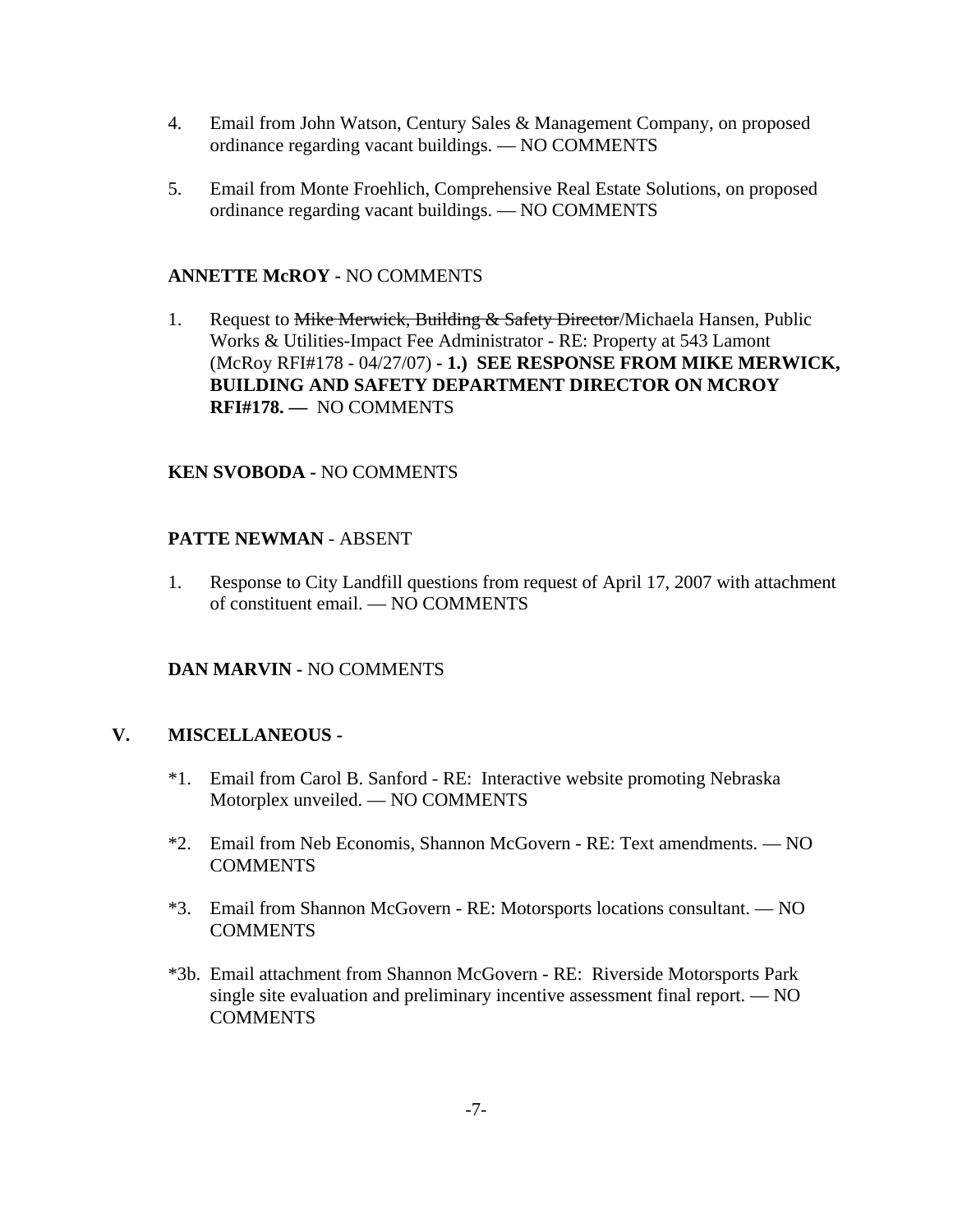\*4. Email from Lisa Wheeler - RE: Neighborhood dogs not being leashed or in an enclosed yard. — NO COMMENTS

## **MISCELLANEOUS RECEIVED WEEK OF 05/07/07**

- 1. Email from Shannon McGovern RE: Supporter of proposed drag race track, moving Lincoln forward. — NO COMMENTS
- 2a. Email from Drag Tech RE: Nebraska getting national publicity with web site listed. — NO COMMENTS
- 2b. Zimmerman named to Nebraska Auto Racing Hall of Fame article. NO **COMMENTS**

# **AD D E N D U M - (For May 7th)**

## **I. MAYOR -**

- 1. NEWS ADVISORY RE: Mayor Seng's Public Schedule Week of May 5 through May 11, 2007 - Schedule subject to change. — NO COMMENTS
- 2. NEWS RELEASE RE: City Of Lincoln Honored With Peak Performances Safety Award. — NO COMMENTS
- 3. NEWS RELEASE RE: Grants Awarded To Two Wetland Projects. NO COMMENTS

## **II. CITY CLERK - NONE**

### **III. CORRESPONDENCE**

**A. COUNCIL REQUESTS/CORRESPONDENCE -**

### **PATTE NEWMAN**

1. E-Mail from Jayne Sebby - RE: The proposed neglected properties Ordinance. — NO COMMENTS